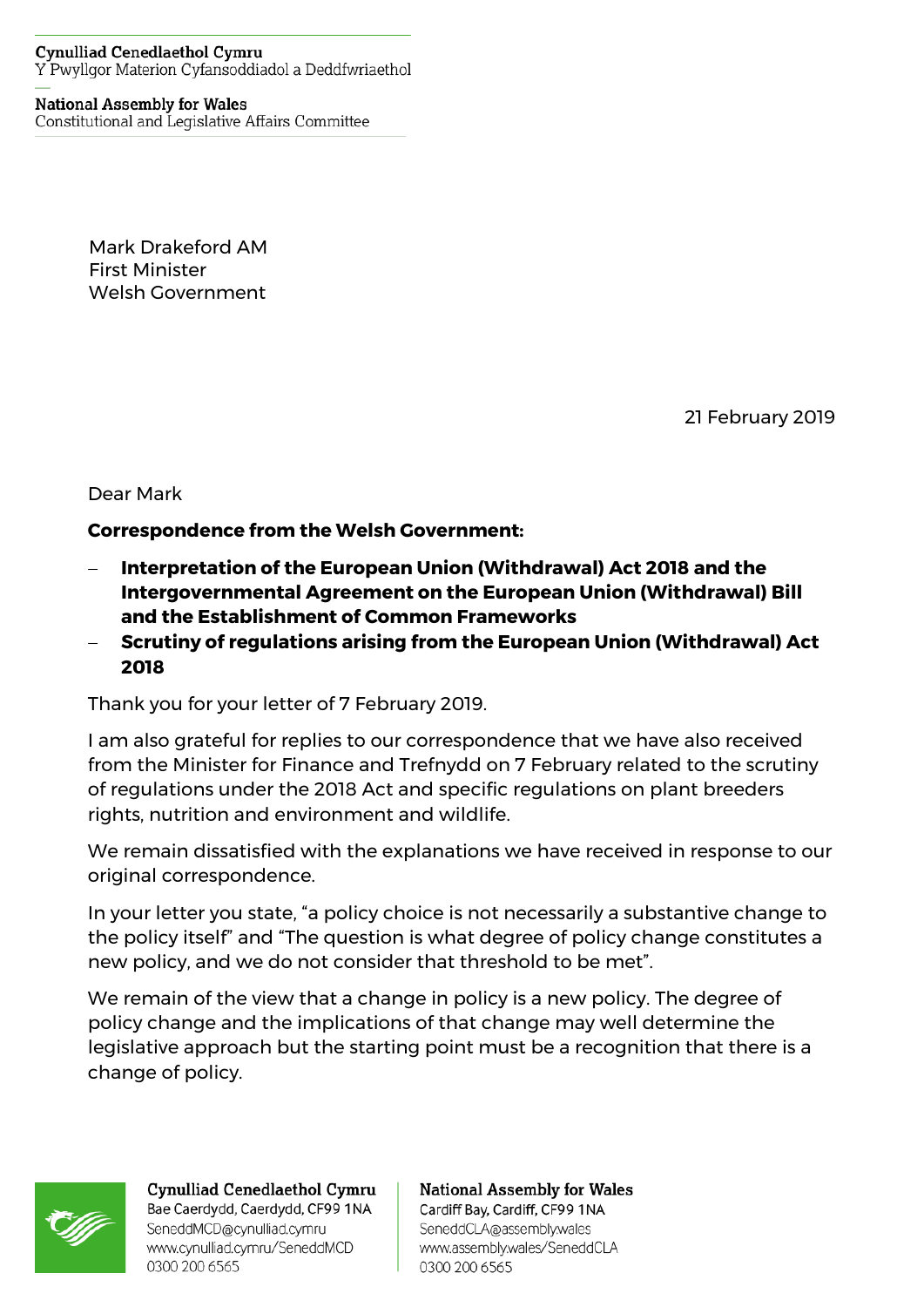Once this is done, the valid question arises as to how that policy change should be accommodated legislatively with regard to administrative efficiency. In many cases the policy change will be minor in nature. However, the starting point must be the identification of a policy change. As a Committee we are not satisfied with the test that you have stated is applied.

The Intergovernmental Agreement states that "the powers will not be used to enact new policy in devolved areas; the primary purpose of using such powers will be administrative efficiency."

We believe our approach derives from a more accurate interpretation of the ordinary meaning of the words in the Intergovernmental Agreement.

In November 2018 the National Assembly for Wales repealed the *Law Derived from the European Union (Wales) Act 2018* based on the content of the Intergovernmental Agreement.

In the debate repealing the 2018 Act, you said:

"The agreement we reached has ensured that not a single devolved responsibility has left this Assembly. Areas already devolved remain devolved, and the necessary safeguards are in place to ensure that this continues to be the case. Devolution is entrenched in the intergovernmental agreement, not diluted by it, and not undermined by it as the EU withdrawal Bill, as originally enacted, certainly would have done."

This brings me to the letter of 7 February 2019 from the Welsh Government and the explanation as to why the written statements under Standing Order 30C do not detail to which parts of Welsh SIs the Welsh Ministers are consenting. Our concern is that we do not accept the explanations and reasons being put forward for the approach adopted.

It was therefore surprising to read the following statement:

"Logically, it follows that the priority for analysis of competence is whether an SI is within competence or not, at least in part. Issues of competence are often not clear-cut. The devolved and non-devolved elements of an SI are, in many cases, so intertwined that it can become artificial to draw rigorous distinctions between them. Taking a proportionate approach that focuses on the impact of the SI means the exact boundary of devolution within the SI is not of immediate relevance, as long as we are confident that it falls within competence to an extent."

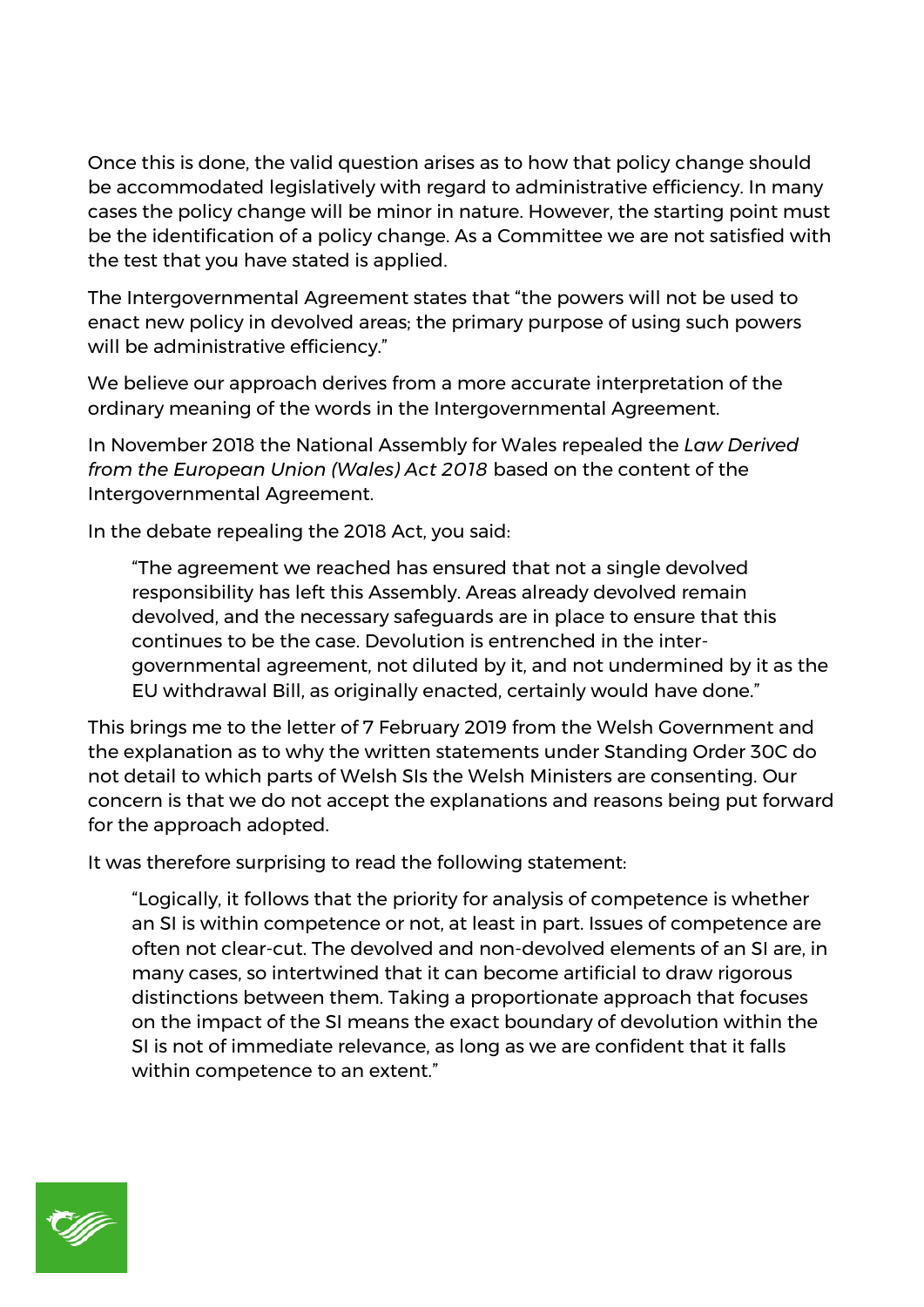We are unclear how the Welsh Ministers can give consent to the UK Ministers acting in devolved areas without knowing precisely what is being consented to, a point we first raised in our original letter to the former Leader of the House Julie James AM on 15 November 2018 and which we have recently discussed in a meeting with the Counsel General, the Minister for Finance and Trefnydd and officials.

This is particularly important given your interpretation of the Intergovernmental Agreement and our observation, as we highlight in our report *Scrutiny of Regulations made under the European Act 2018: Progress report,* that the impact of the Welsh Government's approach has been in some instances to restrict the National Assembly's competence.

We note that the Welsh Government has accepted this to be the case in the final paragraph of its letter of 7 February 2109 regarding the plant breeders regulations:

"Welsh Government officials are in contact with the Wales Office about the **unintended restrictions** (our emphasis) on the Assembly's competence created by powers conferred in EU Exit SIs and other legislation, which engages paragraphs 8, 10 and 11 of Schedule 7B of the Government of Wales Act. Officials are examining the issue in detail and considering how it can best be resolved. The Welsh Government will keep the National Assembly, including the Constitutional and Legislative Affairs Committee, informed about the progress of these discussions." [*Our emphasis*].

Respectfully, this paragraph would appear to be at odds with your comments referred to above.

This paragraph also highlights our concern: the Welsh Government may be consenting to regulations without fully considering the implications of the regulations for the National Assembly's legislative competence; the Welsh Government is then having to resolve the consequences *after* consent has been given with no guarantee of a positive outcome; and the National Assembly as legislature is being by-passed in decisions about its own legislative powers.

We do not wish to add unnecessarily to the already heavy workload being placed on both executive and legislature at the current time, or to exacerbate the time pressures and capacity issues we all face. However, as I am sure you will appreciate, that cannot be a material consideration in the approach of this